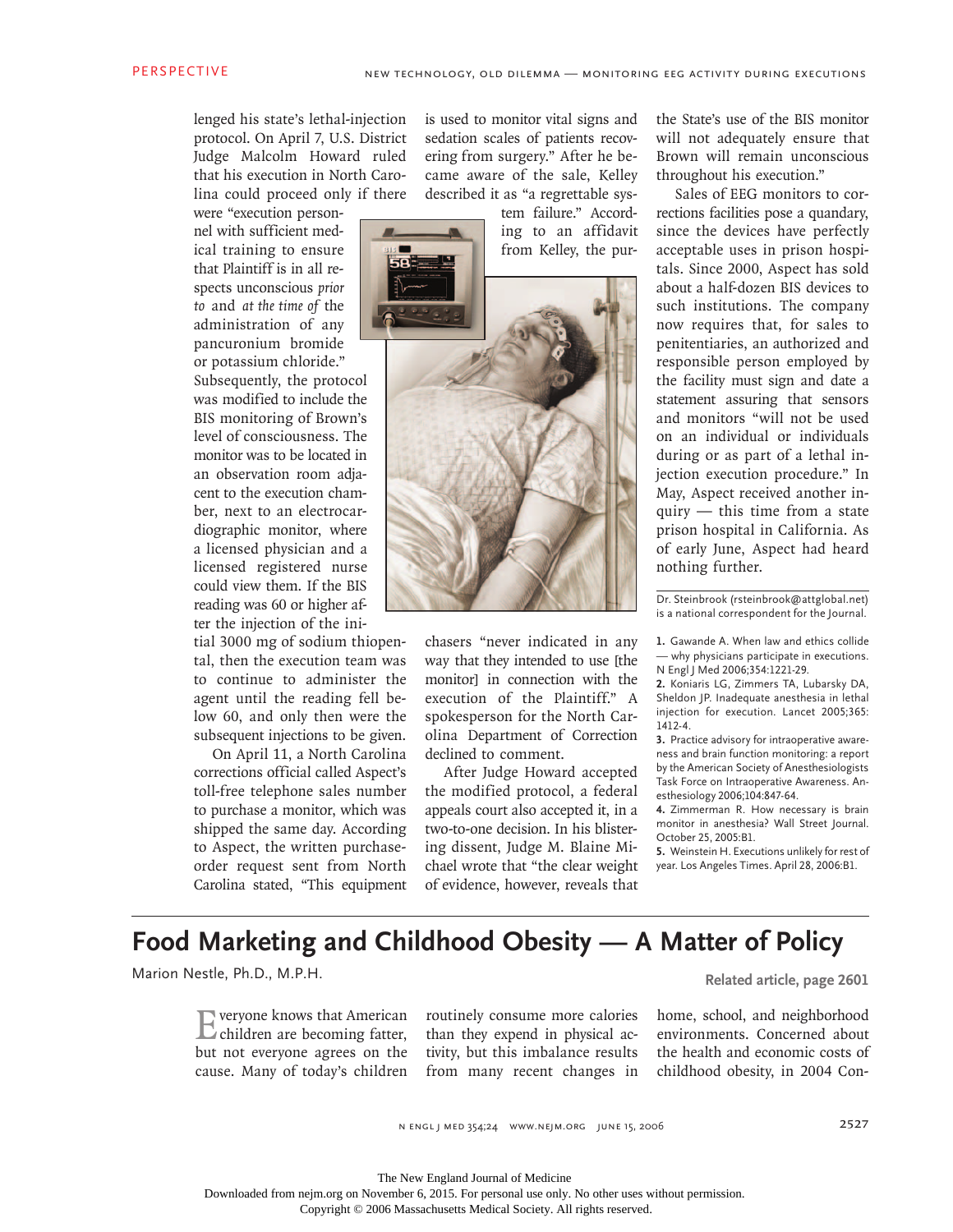gress asked the Centers for Disease Control and Prevention to examine one potential cause — the marketing of foods directly to children. The result is a new Institute of Medicine (IOM) study, *Food Marketing to Children and Youth: Threat or Opportunity,*<sup>1</sup> that provides a chilling account of how this practice affects children's health. Food marketing, the IOM says, intentionally targets children who are too young to distinguish advertising from truth and induces them to eat high-calorie, low-nutrient (but highly profitable) "junk" foods; companies succeed so well in this effort that business-as-usual cannot be allowed to continue.

Since the late 1970s, obesity rates have more than doubled among children 6 to 11 years of age and more than tripled among those 12 to 19 years of age. As one consequence, type 2 diabetes mellitus is no longer rare in pediatric practice.<sup>2</sup> The IOM states its first conclusion politely: the diets of American children are "in need of improvement." As its report makes clear, this is a gross understatement: at least 30 percent of the calories in the average child's diet derive from sweets, soft drinks, salty snacks, and fast food. Soft drinks account for more than 10 percent of the caloric intake, representing a doubling since 1980. According to the U.S. Department of Agriculture, even babies consume measurable quantities of soft drinks, and pediatricians say it is not unusual for overweight children to consume 1200 to 2000 calories per day from soft drinks alone.

Is food marketing responsible? The IOM analyzes the results of 123 published, peer-reviewed studies addressing links between food marketing and children's prefer-

ences, requests, consumption, and adiposity. Despite Talmudic parsing of the limitations of the research, the IOM finds that the preponderance of evidence supports the links. Marketing strongly influences children's food preferences, requests, and consumption. The idea that some forms of marketing increase the risk of obesity, says the IOM, "cannot be rejected."

The IOM conducted its study under a considerable handicap. Companies would not provide proprietary information, because the IOM is required to make public all documents it uses. The report reveals why companies insist on keeping such research private. It lists numerous firms that conduct marketing research focused even on preschool children, using methods — photography, ethnography, focus groups — in an Orwelliansounding fashion to elucidate the psychological underpinnings of children's food choices, "kid archetypes," the "psyche of mothers as the family gatekeeper," and "parent–child dyads of information." As the IOM documents, this enterprise is breathtaking in its comprehensive and unabashed effort to provide a research basis for exploiting the suggestibility of young children. Although marketers justify appeals to children as "training" in consumer culture, as free speech, and as good for business, they are not selling just any consumer product: they are selling junk foods to children who would be better off not eating them.

American children spend nearly \$30 billion of their own money annually on such foods, and companies design products to tap this market. Since 1994, U.S. companies have introduced about 600 new children's food products; half of them have been candies or

chewing gums, and another fourth are other types of sweets or salty snacks. Only one fourth are more healthful items, such as baby foods, bread products, and bottled waters. Companies support sales of "kids' foods," with marketing budgets totaling an estimated \$10 billion annually.<sup>1,3</sup> Kellogg spent \$22.2 million just on media advertising to promote 139.8 million dollars' worth of Cheez-It crackers in 2004, but these figures are dwarfed by McDonald's \$528.8 million expenditure to support \$24.4 billion in sales.

Marketing to children is hardly new, but recent methods are far more intense and pervasive. Television still predominates, but the balance is shifting to product placements in toys, games, educational materials, songs, and movies; character licensing and celebrity endorsements; and less visible "stealth" campaigns involving word of mouth, cellular-telephone text messages, and the Internet. All aim to teach children to recognize brands and pester their parents to buy them. The IOM notes that by two years of age, most children can recognize products in supermarkets and ask for them by name.

But the most insidious purpose of marketing is to persuade children to eat foods made "just for them" — not what adults are eating. Some campaigns aim to convince children that they know more about what they are "supposed to" eat than their parents do. Marketers explicitly attempt to undermine family decisions about food choices by convincing children that they, not adults, should control those choices.<sup>4</sup> Indeed, children now routinely report that they, and not their parents, decide what to eat.

The New England Journal of Medicine

Downloaded from nejm.org on November 6, 2015. For personal use only. No other uses without permission.

Copyright © 2006 Massachusetts Medical Society. All rights reserved.